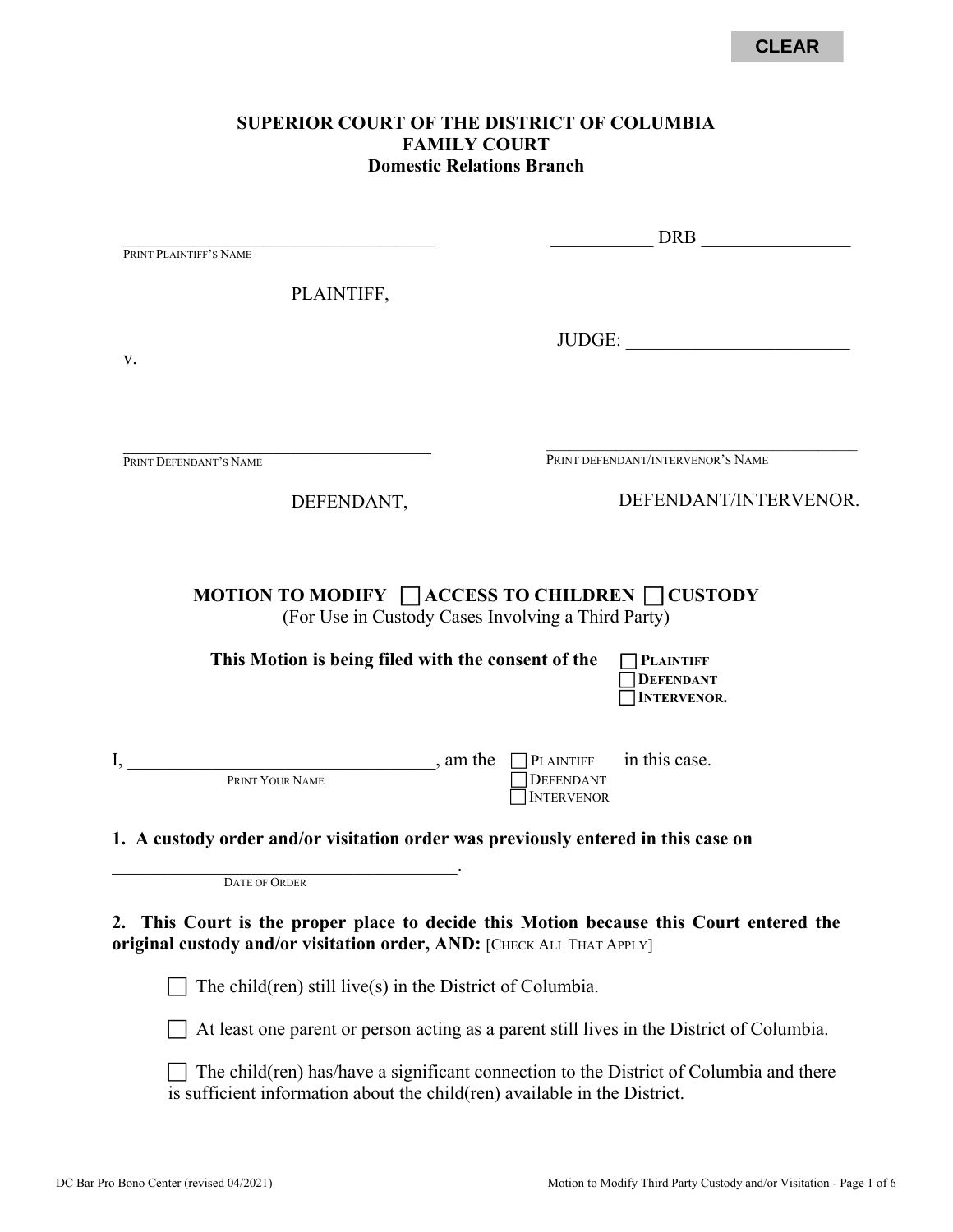**3. There has been a substantial and material change in circumstances since the time the existing order was established. The change in circumstances is:** [CHECK ONE]

 $\Box$  The child(ren) now live(s) with me.



 $\Box$  The child(ren) no longer live(s) with me.

|  | Other: [DESCRIBE THE CHANGE] |
|--|------------------------------|

**4. Because of the substantial and material change in circumstances, the existing order should be changed. The new order should say:** [DESCRIBE THE CHANGE YOU ARE REQUESTING]

**5.** The modification I am requesting is in the child(ren)'s best interests because: [EXPLAIN WHY THE CHANGE YOU ARE REQUESTING IS BEST FOR THE CHILD(REN)]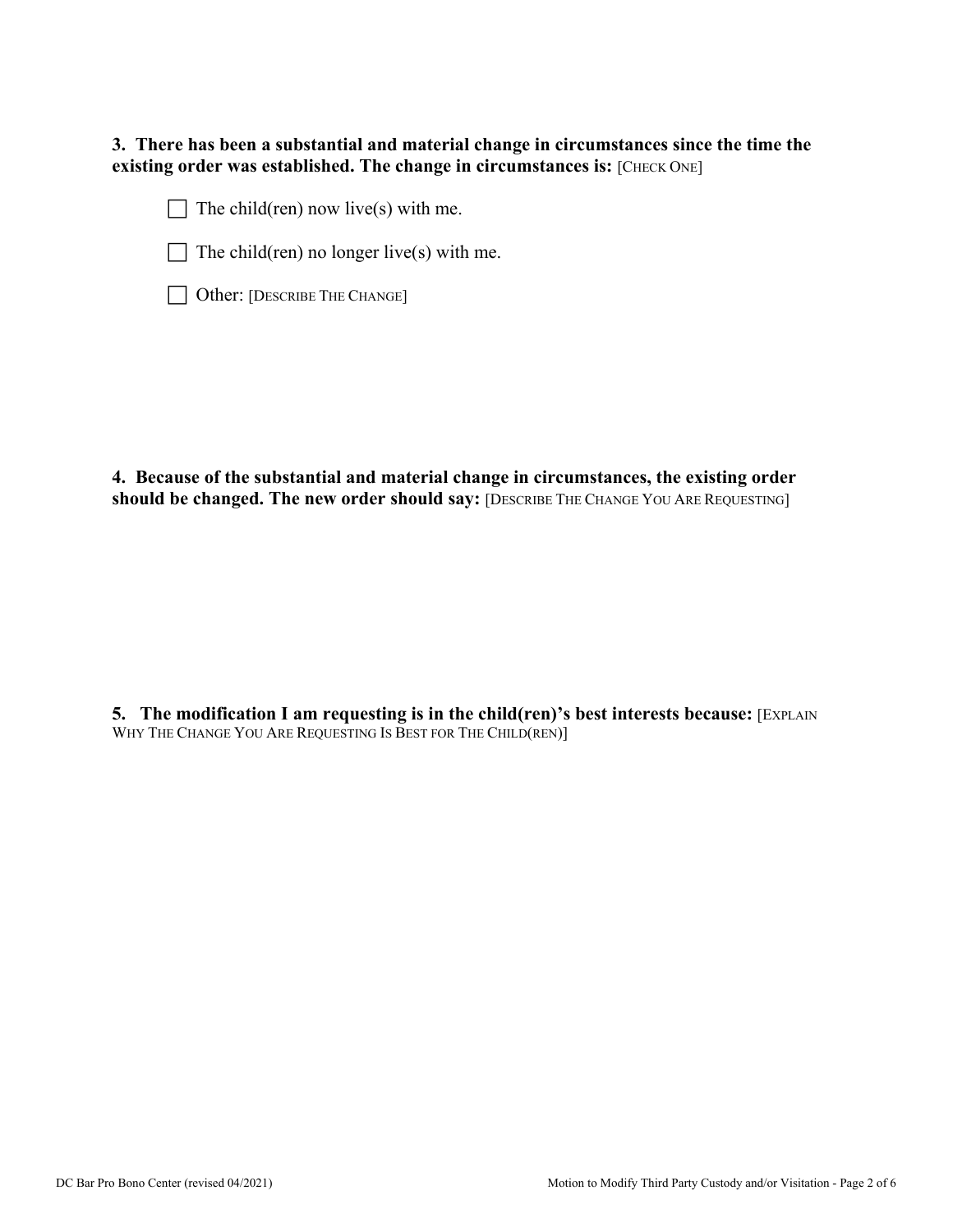| <b>Request for Relief</b> |  |  |  |  |
|---------------------------|--|--|--|--|
|---------------------------|--|--|--|--|

|              |                                                                                                                                                    | <b>I RESPECTFULLY REQUEST that the Court: [CHECK ALL THAT APPLY]</b>               |  |
|--------------|----------------------------------------------------------------------------------------------------------------------------------------------------|------------------------------------------------------------------------------------|--|
|              |                                                                                                                                                    | Grant my request to modify visitation and/or custody.                              |  |
|              | Enter an Order setting forth a revised visitation schedule and/or custodial<br>arrangement that is in the best interests of the minor child (ren). |                                                                                    |  |
|              |                                                                                                                                                    | I ALSO REQUEST that the Court award any other relief it considers fair and proper. |  |
| $\mathbf{I}$ | ] Do<br>1 Do Not                                                                                                                                   | request an oral hearing in front of the judge on this motion.                      |  |

I declare under penalty of perjury that the foregoing is true and correct*.* 

*If this document is to be signed outside the geographic boundaries of the United States, Puerto Rico, the United States Virgin Islands, and any territory or insular possession subject to the jurisdiction of the United States, additional requirements must be met prior to signing. See Super. Ct. Dom. Rel. R. 2(c)(1)(B).*

| SIGN YOUR NAME. Add slashes to either side /like this/ to sign electonically. | <b>DATE</b>          |
|-------------------------------------------------------------------------------|----------------------|
| PRINT YOUR NAME                                                               | <b>PHONE NUMBER</b>  |
| <b>HOME ADDRESS 1</b>                                                         | <b>EMAIL ADDRESS</b> |
| <b>HOME ADDRESS 2</b>                                                         |                      |

SUBSTITUTE ADDRESS: CHECK BOX IF YOU HAVE WRITTEN SOMEONE ELSE'S ADDRESS BECAUSE YOU FEAR HARASSMENT OR HARM.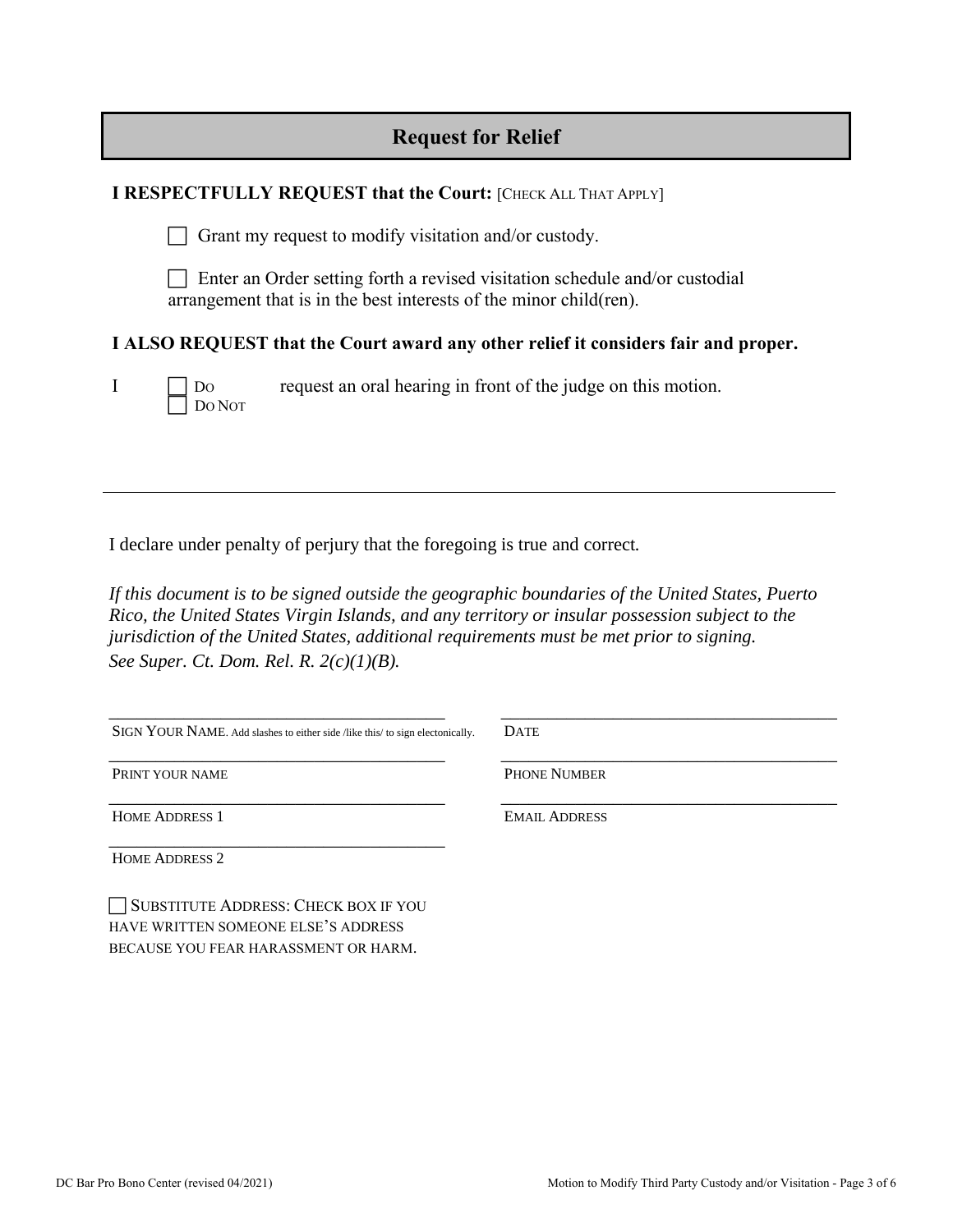#### **POINTS AND AUTHORITIES IN SUPPORT OF MOTION TO MODIFY CUSTODY OR VISTATION**

In support of this Motion, I refer to:

- 1. D.C. SCR-Dom. Rel.R. 7(b) (2009).
- 2. D.C. Code §§16-914, 16-914.01 and 16-4602.02 (2009).
- 3. D.C. Code §§ 16–831.02, 16–831.04 and 16–831.11 (2007).
- 4. The record in this case.
- 5. The attached supporting document(s), *if any*.

[LIST ANY DOCUMENTS THAT YOU ARE ATTACHING]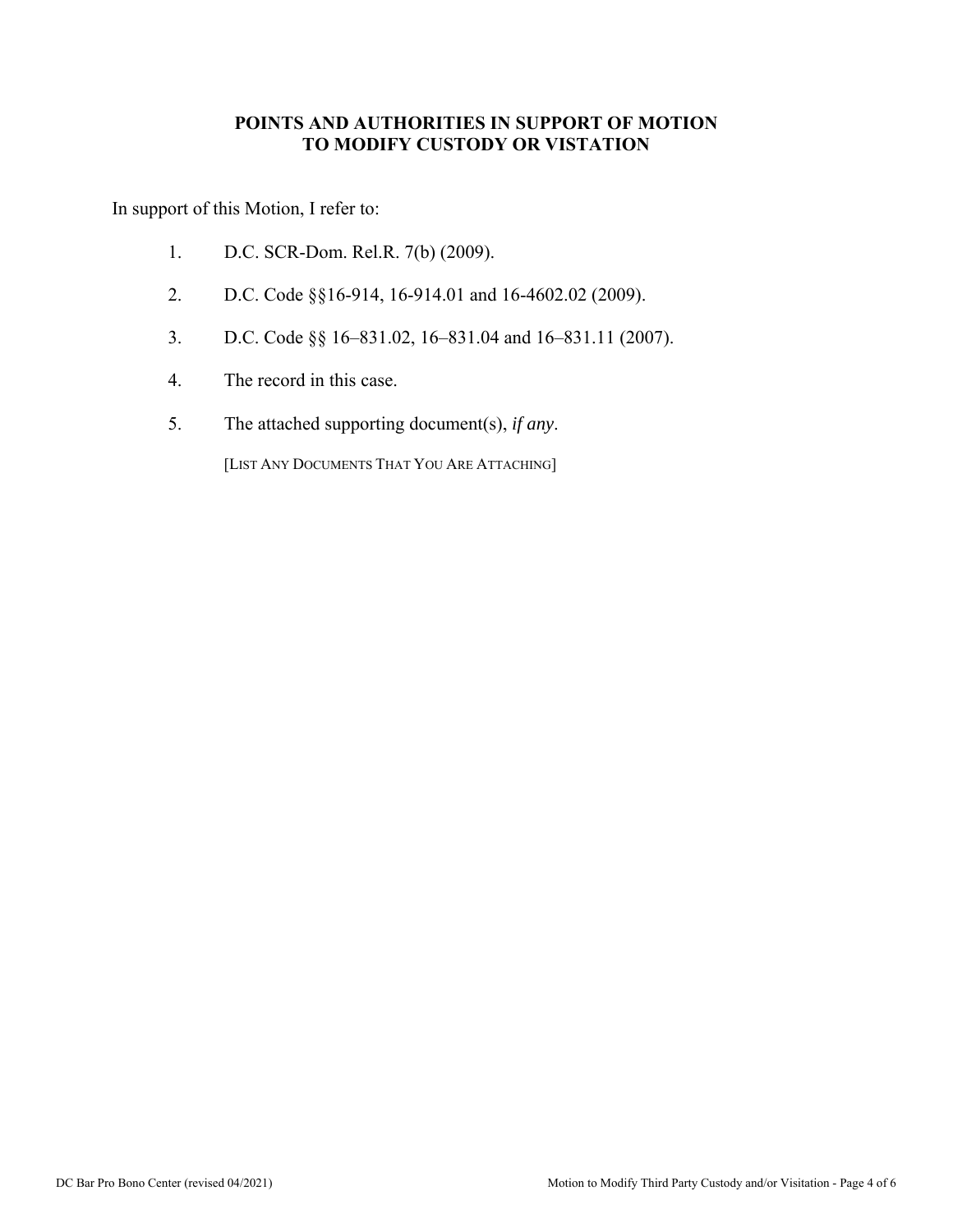# **Serving Domestic Relations Pleadings Filed During COVID-19**

## **What is "service"?**

**Service** means giving a copy of court papers to the other party or parties in your case. You must serve the other party or parties with any motions, answers, or other papers ("pleadings") you file in your Domestic Relations case.

This document tells you:

- How to figure out what type of service you have to do
- How to tell the Court that you served your papers to the other party
- How to find more information about service

## **Are there different rules for service in different cases?**

Yes. There are different rules for service depending on whether your case is **open** or **closed**.

| If:                                                    | Then your case is <i>probably:</i> |
|--------------------------------------------------------|------------------------------------|
| The Court has not yet issued a final order             | Open                               |
| The Court issued its final order less than 60 days ago | Open                               |
| The Court issued its final order more than 60 days ago | Closed                             |

**Not sure if your case is open or closed?** Call the Family Court Self-Help Center at **202-879-0096**.

#### **My case is open***.* **How do I serve somebody?**

If your case is **open**, you must follow [Rule 5](http://www.dccourts.gov/sites/default/files/rules-superior-court/DR%20Rule%205.%20Serving%20and%20Filing%20of%20Other%20Pleadings%20and%20Papers.pdf) of the Domestic Relations rules. Rule 5 says that you must serve the papers in one of these ways:



**Hand** the papers to the other party



Leave the papers at the other party's home **with a person who lives there** and is at least 18 years old



**III** Leave the papers at their **lawyer's office** 



 $\equiv$  Send it by **first-class mail** to party (or lawyer's) last known address



Through the Court's e-filing software, **CaseFileXpress**



Any other way, as long as the other party **agrees** in writing

*If the other party has a lawyer, you* **must** *serve their lawyer.*